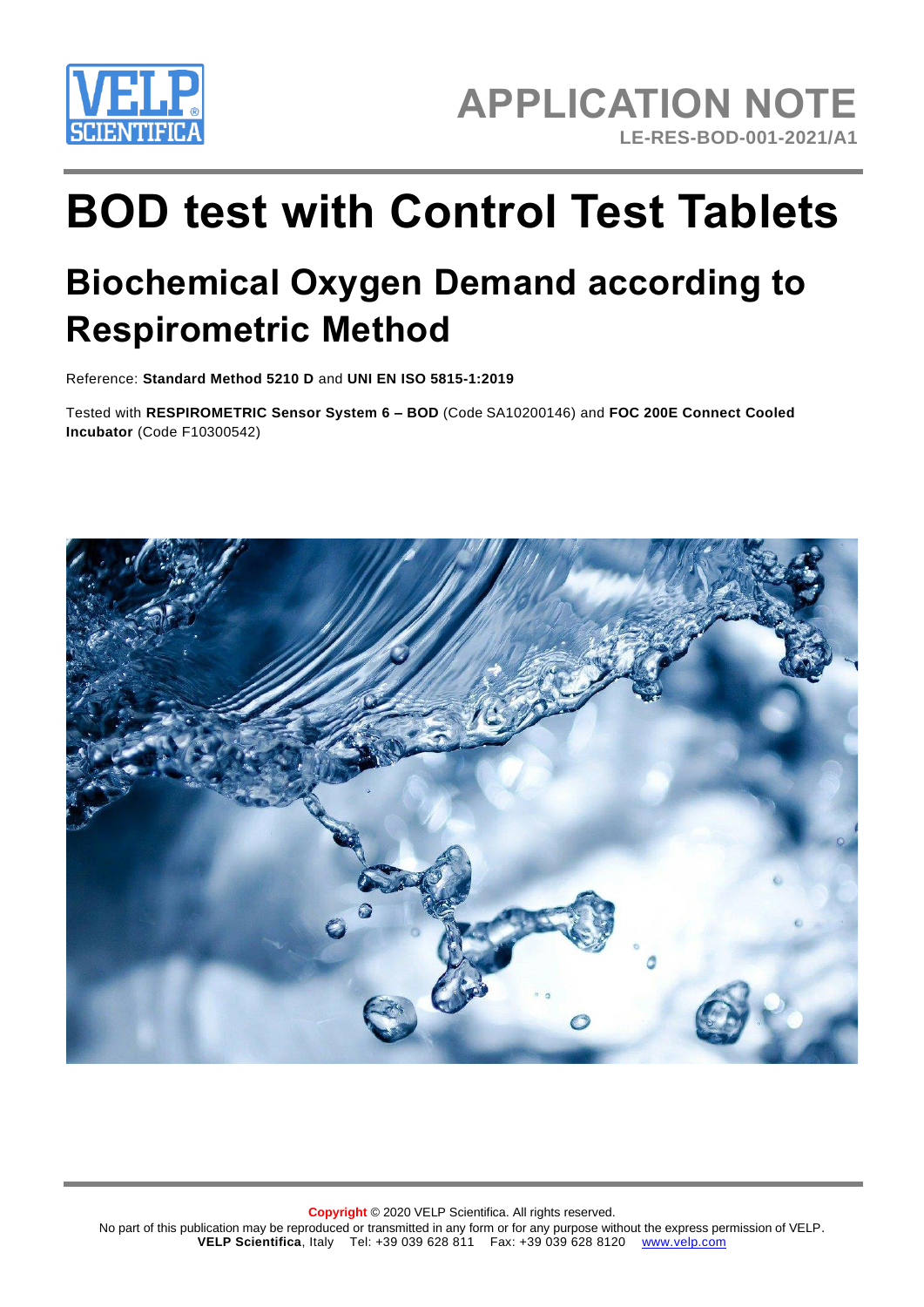

#### **Introduction**

BOD (Biochemical Oxygen Demand) is an analytical procedure for determining the amount of dissolved oxygen consumed by aerobic biological microorganisms in water. The analysis occurs in a given water sample at a certain temperature over a specific period. It is most commonly expressed in milligrams of oxygen consumed per liter of sample at the constant temperature of 20 °C during 5 days of incubation (BOD5) or monitoring the complete oxidation value after a maximum period of 30 days (BODultimate). BOD determination is widely used as an indication of the organic quality of water and the degree of organic pollution of water.

# **BOD Test using Control Test Tablets**

In order to check the complete RESPIROMETRIC Sensor System, it is possible to use the Control Test Tablets (Code A00000136), performing an oxygen demand experiment analogous to the BOD method.

Introducing a tablet, a certain amount of oxygen in the test is chemically absorbed. Thus, inside the bottles a reproducible negative pressure increases which can be used for a system check. Thanks to the software RespiroSoft™ it's possible to read the test value after 24-48 hours and this value should remain constant for 5 days. In this way, the whole BOD System can be tested, including the stirring system, the incubator, the correct sealing and calibration of the complete pressure measurement system sensor.

#### **Control Test Tablets**

Expected value:  $293 \pm 30$  mg/l

#### **Analysis Procedure**

- 1. Set the temperature of the refrigerated thermostat at  $20.0 \pm 0.5$  °C;
- 2. Verify the cleaning of bottles and stirring rods;
- 3. Pour 157 ml of distilled water measured with a graduated cylinder in each BOD bottle and add the stirring rod;
- 4. Place the 6 bottles in the stirring equipment "RESPIROMETRIC Sensor System 6" and introduce it into the refrigerated thermostat;
- 5. Connect the power cable of the equipment to the internal socket;
- 6. The equipment's thermal equilibrium at 20.0 °C is normally reached in 30-40 minutes;
- 7. In the software RespiroSoft<sup>TM</sup> set the following parameters:

Sample name: Tablet Volume (ml): 157 Type: Standard 2 Sensor N°: from 1 to 6 Scale (mg/l): 600 Duration analysis (d): 5 Sampling time (h): 8

- 8. Connect the wireless receiver to the PC and from the software select [Menu], [Service], [Connect receiver].
- 9. After pre-tempering, without taking the bottles out of the refrigerated thermostat, put one tablet inside each bottle: open tablet strip by tearing the foil sideways in that way, that one could be released completely and directly into a bottle without touching it;
- 10. Fit the empty alkali holder into the bottleneck without introducing  $CO<sub>2</sub>$  absorber (different from usual BOD analysis), to prevent deviation from the check value;
- 11.Screw RESPIROMETRIC Sensor tightly on each bottle;
- 12.Press two times the key [START] on each RESPIROMETRIC Sensor to start the test.